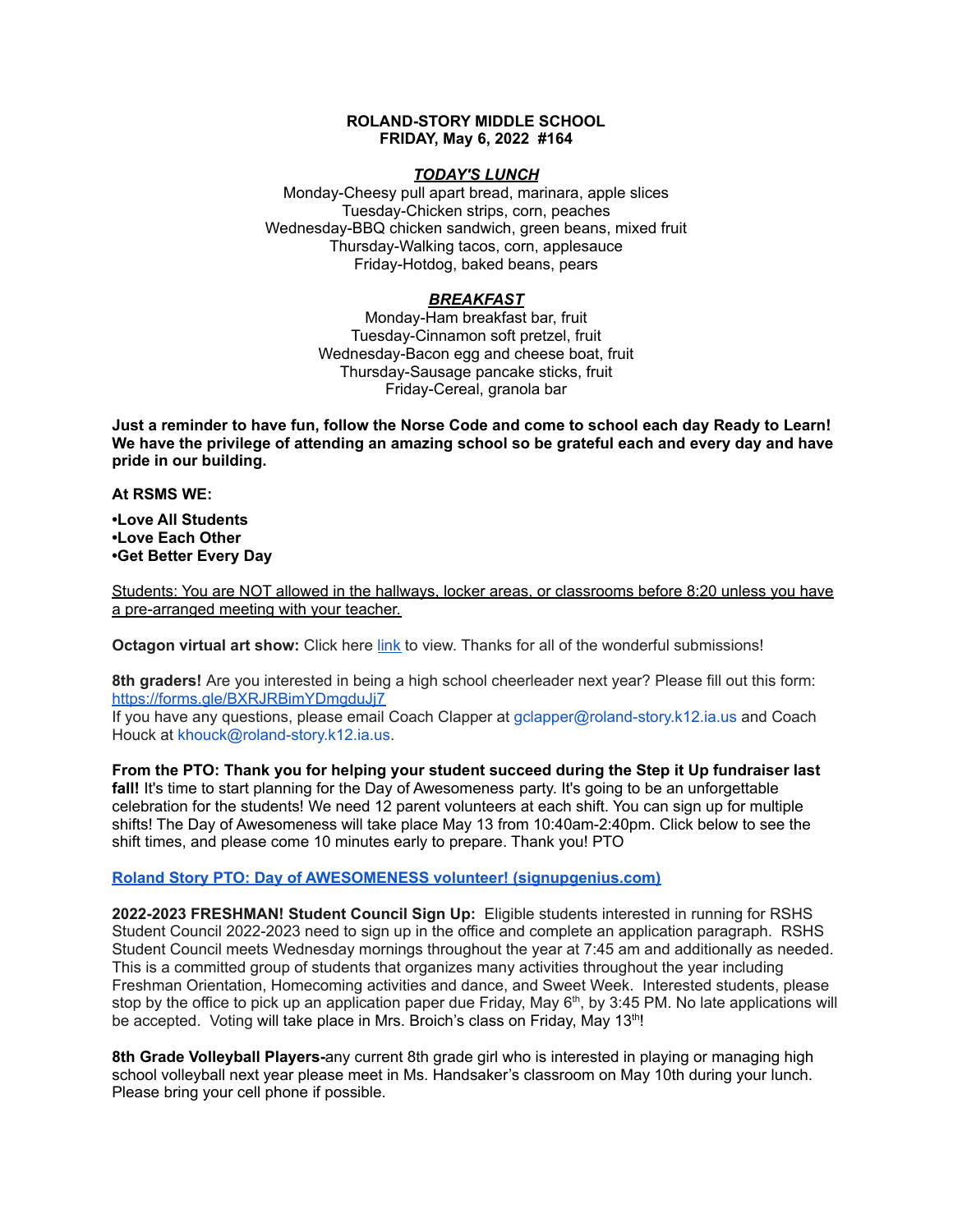**MAST Fundraisers** - There will be one final ice cream fundraiser for MAST this year on Monday, May 9th. We are looking for volunteers to provide cookies for each concert, as well as people to help serve ice cream that evening. If you would be interesting in helping us out on Monday, May 9th please fill out the following forms:

**Ice Cream [Fundraiser](https://www.signupgenius.com/go/4090c45acac2ba31-rsmast4) Help [Cookie](https://www.signupgenius.com/go/4090c45acac2ba31-5th6th) Drop Sign Up**

If you are able to help provide cookies you can send them to school with your student on the 9th.

**From the PTO: May 2 – May 6 = TEACHER APPRECIATION WEEK!** We have lots of fun things planned but parents and friends, we need your help to make this a big success and to show the love to our dedicated teachers and staff at Roland-Story! From donating food to covering recess and lunch duty, there's something for everyone! Click the link below to see how you can help: Elementary School Sign Up: <https://www.signupgenius.com/go/20f0b4ba9af2ca0f49-teacher> Middle School Sign up: <https://www.signupgenius.com/go/20f0b4ba9af2ca0f49-teacher3>

**MS Track Pictures** will be Monday, May 9 from 3:30 - 4:30. Shuttle at 4:40. Athletes will turn in uniforms after pictures. Uniforms should be washed.

**MS Baseball Practice --** Players received a practice schedule at their team meeting.

**8th Baseball** will begin on Tuesday, May 10. **8th Parent Meeting** on Friday, May 20. 6:00 @ East Field in Story City.

**7th Baseball** will begin on Thursday, May 12. **7th Parent Meeting** on Monday, May 23. 6:00 @ East Field in Story City.

**MS Softball Practice** will begin on Thursday, May 12 at the MS field. Practice is from 3:30 - 5:15. Shuttle @ 5:25. **Softball Parent Meeting** on Wednesday, May 4 at 6:00 in the RS Middle School gym.

Hey students! If you are at least 14 years old (or will be by the end of this May), Riverside bible camp has an awesome opportunity this summer for you to work on their hospitality team. If you are interested in knowing more about this program, please contact their director, **Cheri Hennager,** by email at cheri@riversidelbc.org or on their website at [www.riversidelbc.org.](http://www.riversidelbc.org/)

**7 th and 8 th Grade Roland Rural Bus Room** please report to Mrs. Alonzo's room at 3:30.

#### **RSMS to offer "Skip the Trip" Iowa DOT instruction permit knowledge tests**

Do you have a student who is ready to take the operator knowledge test to get an Iowa instruction permit to drive? RSMS is now offering the test right here at school as part of the Iowa Department of Transportation's "Skip the Trip" program. In partnering with the Iowa DOT, RSMS can save families time, cost, and the hassle of making a trip to a driver's license service center for testing. Students will be able to take the web-based test in a more familiar environment that works to reduce test anxiety and increase success rates. Tests are overseen by trained school staff to assure the integrity of test results. To be eligible to take the remote knowledge test, your student must be age 14 or older and not currently hold an Iowa instruction permit. Students that have turned 14 prior to the testing date must sign up in the office and have permission given from their parent by either email or phone. Students will have the opportunity to test on the second Tuesday of each month. "Skip the Trip" allows students to take their initial test at school as the first step in getting your student to be a confident driver. Once a student has successfully passed the test, the student will receive an email verifying a successful test. The student brings a copy of the email to the driver's license service center along with the other required documentation that will prove their identity to be issued their instruction permit. Service center staff will verify passing test result emails with Iowa DOT records. Visit [www.iowadot.gov/mvd/realid/success.asp](http://www.iowadot.gov/mvd/realid/success.asp) to determine what documentation to bring with you to receive your student's permit. To prepare for a